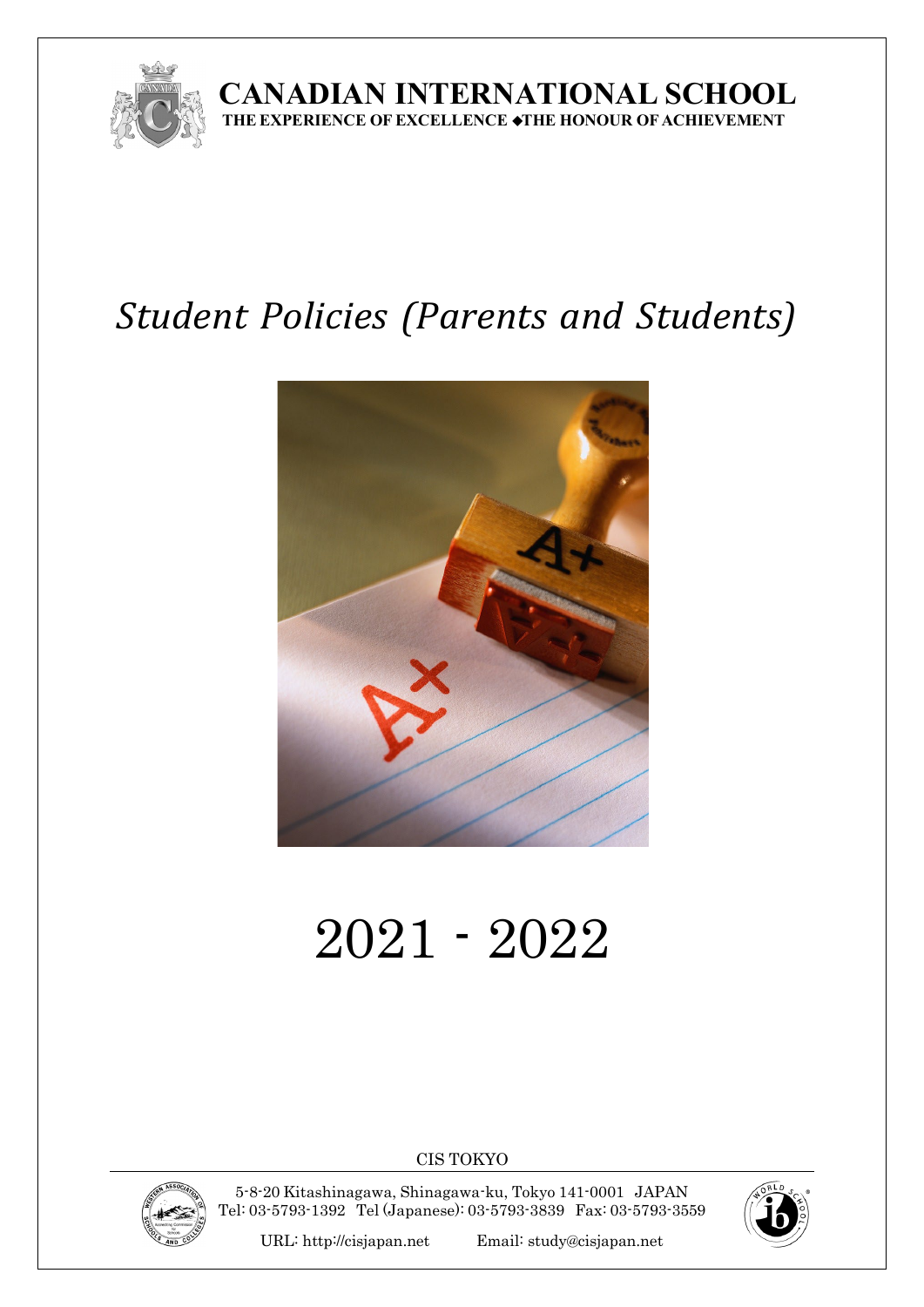### Canadian International School Student Policies

#### Philosophy

CIS is focused on maximizing student achievement and personal growth. We believe that everyone has the right to a safe, supportive and caring learning environment. Students work best in an environment where they are treated with respect and have a clear understanding of expectations, rules and consequences. This process will encourage students to take ownership for their own behavior and academic progress, thereby fostering lifelong learning.

#### Guiding Principles

- Effective discipline in a school directly impacts achievement levels.
- Students, teachers, administrators, directors, parents, and the community play a role.
- Clear expectations for standards of acceptable behavior and consequences for breaching these rules are necessary.
- The discipline policy needs to be communicated to staff, students, and parents on a regular basis.
- Serious student misconduct involving violent or criminal behavior will result in involvement of the police.

#### Student Conduct in General

The guidelines for student conduct provide a school climate and environment which encourages student learning. Students learn best in an environment where there are clear guidelines and student expectations. The order and clarity created by this policy helps students focus on the academic material. These guidelines have been established to encourage academic excellence and appropriate student behavior.

Acceptable behaviors as specified in all parts of the student conduct policy are expected to be followed whenever and wherever a CIS student is wearing a CIS uniform. Also, in several parts of this document the terms "vicinity of CIS" and "CIS area" are used. This area would generally include that bounded by the four CIS buildings A, B (Osaki), C (Meguro), and D (Gymnasium). Also included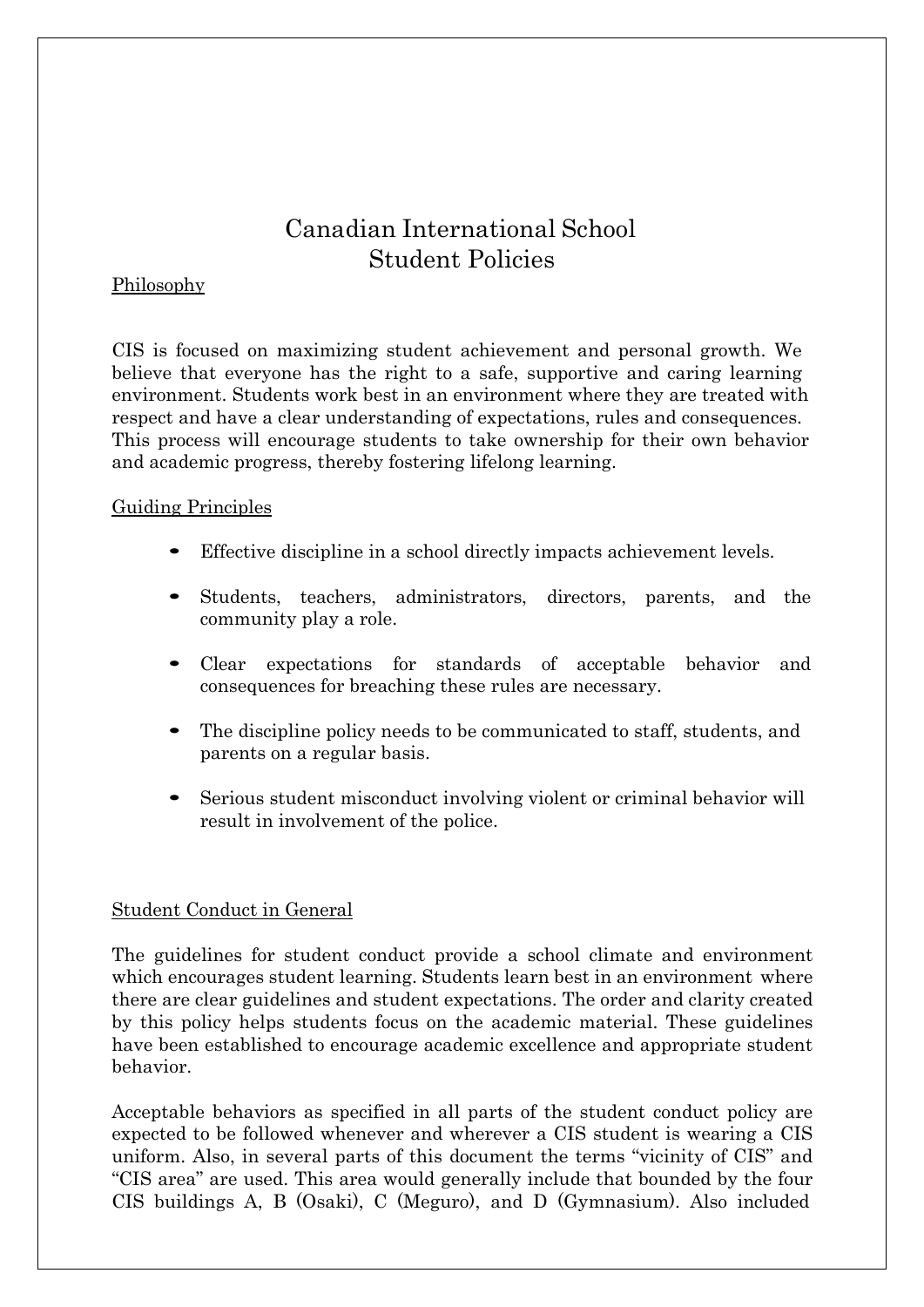would be the area of Osaki Station and the surrounding neighborhoods.

Generally, the conduct of students is based on the underlying principles of respect, co-operation, and problem-solving strategies. In situations where there is a conduct item which requires a more specific response a progressive discipline plan is also used.

Exceptions to the plan requiring immediate attention from school administration would be harassment, use or distribution of drugs, verbal threats, searing, bullying, extortion of money etc, smoking on or near campus and/or while wearing a CIS uniform. The school administration may adjust the plan from time to time to better respond to a specific situation or needs of a student.

#### CIS Progressive discipline plan

Step1. Notification of the problem and actions taken to date by the teacher/administrator will be provided for the parent by phone, with written notice, and / or in a meeting. The teacher/administrator involved will contact the parent either for a discussion or a meeting.

Step2. A letter/e-mail, signed by the administrator, may be mailed to the parent and a meeting held with the parent. Teachers involved, including homeroom teacher and administration may attend. In addition, a student plan to remediate the difficulty will be developed in consultation with the parent, student, teacher, and administrator.

Step3. A suspension from school attendance may be applied to the student depending on the severity of the issue. The student will be returned to school after this accompanied by the parent, since an intake meeting with the administration or delegate will be required before the student resumes classes.

Step4. Expulsion. Expulsion from school will be used only as a last resort. This will apply particularly where a student's conduct is regularly affecting the classroom learning environment for other students and / or the teacher's instructional effectiveness.

#### Other Discipline measures

Depending on student age, nature of a behavioural issue and cause for it, various consequences and support measures may be applied.

Depending on the nature of the difficulty and/or age of the student more productive strategies may be used. Examples would include written reflections, service activities, and discussions with teachers or administrators. In certain cases, guidance counsellor involvement will be included.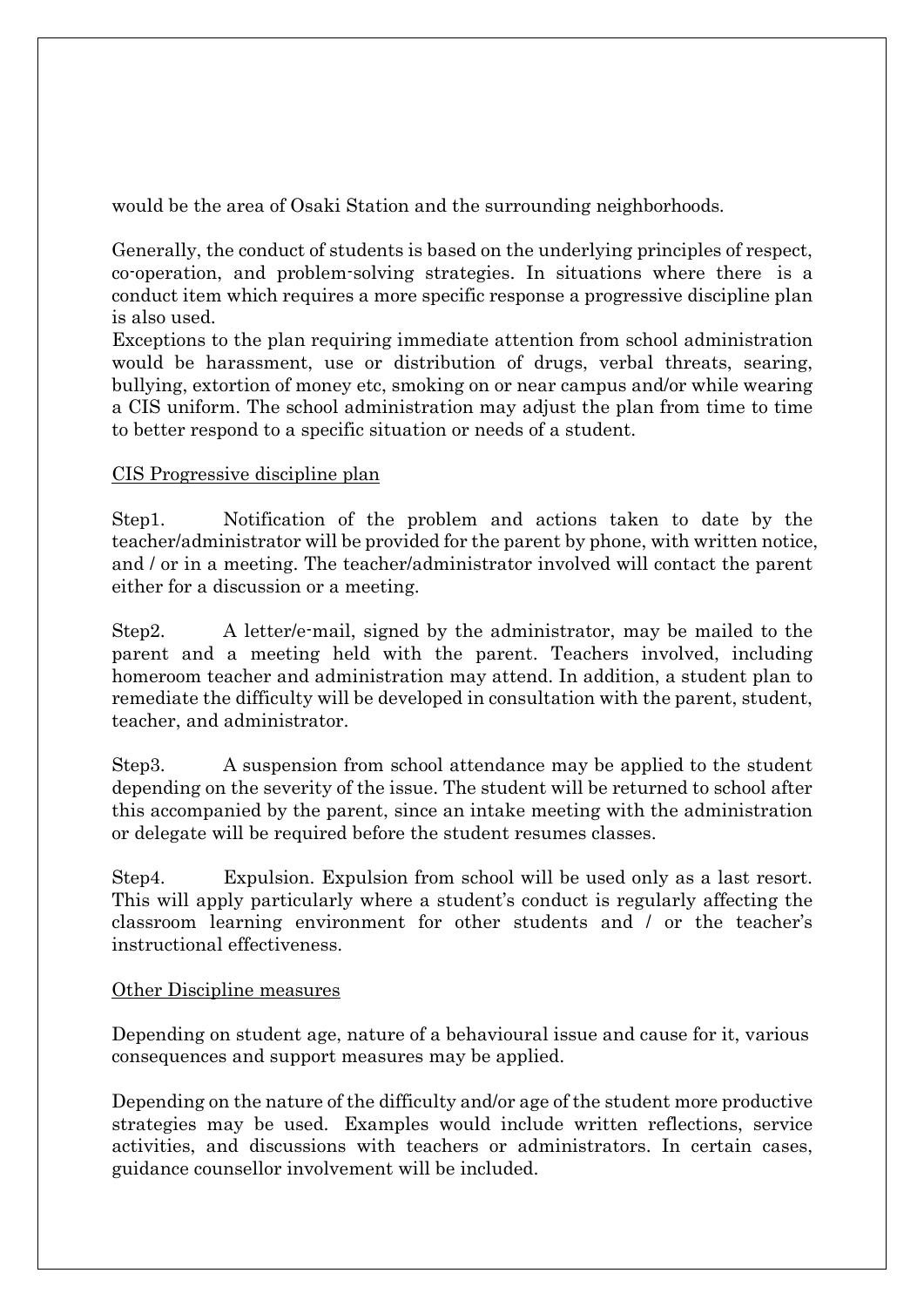Detention when appropriate may be used as a response to certain behaviours. If a student is assigned a detention on a day in which they have an in school or out of school extracurricular activity, they are not permitted to miss their detention.

If a student fails to serve an assigned detention a phone call is made to the parent/guardian to inform them that their son/daughter missed detention. The school will endeavour to work with the parent to establish a time for detention and ensure that it is served.

(Teachers document this phone calls in Power School using the Conduct section of Details.)

#### Student Assessment and Evaluation

Teachers will consult grade level student outcomes as described in the Canadian subject area curriculum guides. These outcomes will be used to establish the required achievement levels for each grade level.

Students in grades 6-12 will usually complete three to six-chapter tests per semester depending on the subject. These tests are usually given once, and the mark obtained is recorded as a partial or full measure of the student's level of achievement for that unit of work. Other methods of evaluation and assessment as listed below may be combined with test results to provide a valid evaluation for the subject area. Teachers provide all students with this information. While the minimum pass mark for these subjects is 50%, CIS students are expected to achieve a minimum 70% mark in all subject areas.

Other acceptable methods of student assessment and evaluation at CIS are:

| Research projects                   | Science Laboratories    |
|-------------------------------------|-------------------------|
| Work Samples                        | Homework                |
| <b>Student / Teacher Interviews</b> | Student presentations   |
| Debates                             | Anecdotal records       |
| Journals                            | Seatwork                |
| Group Work                          | Student self assessment |
| Assessing student notebooks         | Student portfolios      |

#### Academic Integrity / Cheating

All schoolwork submitted for the purpose of meeting course requirements must represent the individual efforts of each student. Any form of academic dishonesty is prohibited. Academic dishonesty, cheating, and plagiarism are defined as:

Copying or stealing another's work and submitting it as one's own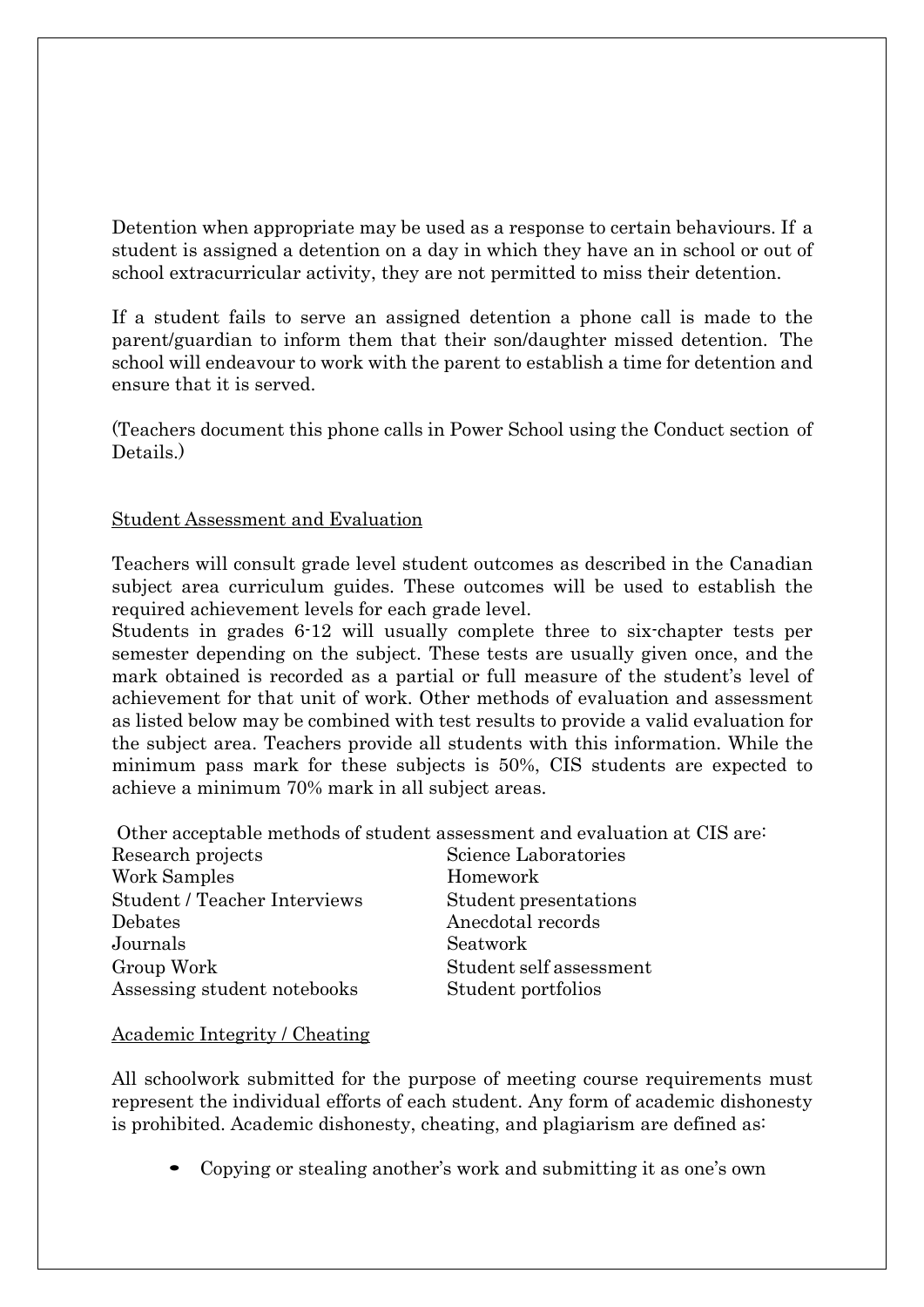- Allowing another person to copy work and submit it as his/her own
- Doing another person's work for him/her
- Buying or selling work or answers
- Providing another person with answers to homework, tests or quizzes
- Copying or stealing teacher's answer keys, or teacher's edition texts
- Copying work from books or the Internet without proper documentation

Any student caught cheating will receive a zero for the assignment, quiz or test involved. Parents/guardians will be notified, and a report will be placed in the student's discipline file. Subsequent offenses may result in a suspension.

#### Homework

Canadian curriculum is designed with a requirement that students support classroom time with regular homework and study sessions. For students in grades 6 to 12 homework time should be about 1.5 (Grade 6) to 3 (Grade 12) hours a minimum five times a week. Occasionally more time will be required.

This schedule of regular study will help ensure that a student will have academic success. At all grade levels homework is required, both from the perspective of establishing good homework habits, particularly in younger students and to achieve course expectations for more senior students.

#### English Language Policy

All grade 6- 12 instruction, except for Japanese classes, is carried out in English.

CIS is an international school and, in that role, has a responsibility to require that students from different cultures learn to communicate with and understand one another. Thus, all students are required to communicate during class times, homeroom periods, recess, lunch, extracurricular activities and at all other school events in English only. Canadian grade level achievement in English language and Literature is required for all students. Disciplinary consequences may be assigned as preliminary measures to curb use of other languages by students.

#### Lateness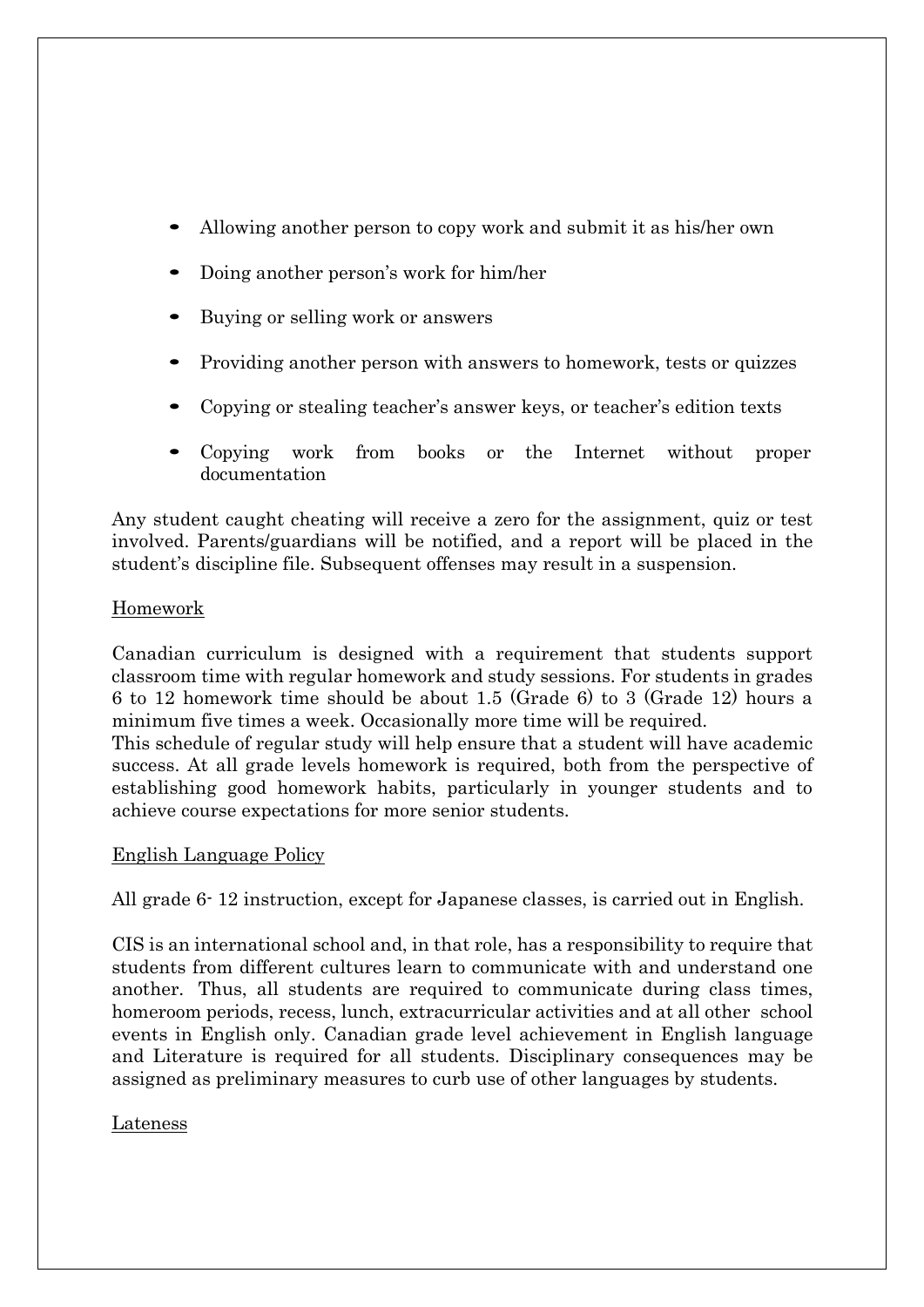Students will be in their homerooms by 8:30 a.m. Students arriving late will be admitted by the home room teachers and recorded in Power School as late. Students are required to check in late at the school office in the morning.

Students are given two (2) minutes to move from one class to the next. Students who arrive late for class will be recorded in Power School as late by the subject teacher.

Students may be excused for their lateness if they present a note providing an acceptable reason. (written by a parent or teacher).

Students who are observed by their teachers as habitually late for homeroom or class without a note will be subject to the following procedures:

Assignment of an after-school detention

A call home to a parent/ guardian (Teachers will document the date in Power School and notify the office to call the parent)

If a student continues to be late, he/she will not be permitted in any classes and will be referred to the administration. An intake meeting will be held with parents prior to the return of the student to classes. Results of the meeting will be communicated to teachers.

Repeated student lateness will be recorded in the Power School details module conduct tab.

#### Student Absences

If a student is absent, he/she must present a note from a parent/guardian upon return or the parent may call the school office staff. If a student must leave school early, he/she must notify the office in advance. Students who do not attend prescribed classes without acceptable reason will receive a phone call to parents/guardian, a detention, or a suspension depending on the severity.

Students who are observed by their teachers as habitually absent from class without a note or call from the parent will be subject to the following procedures:

> Classroom teachers will assign a detention to any student who misses class without permission. (Teachers will document this in Power School using the Conduct section of Details.)

> Office staff when notified by the teacher will call home to inform parent/guardian of absence after a student has missed a class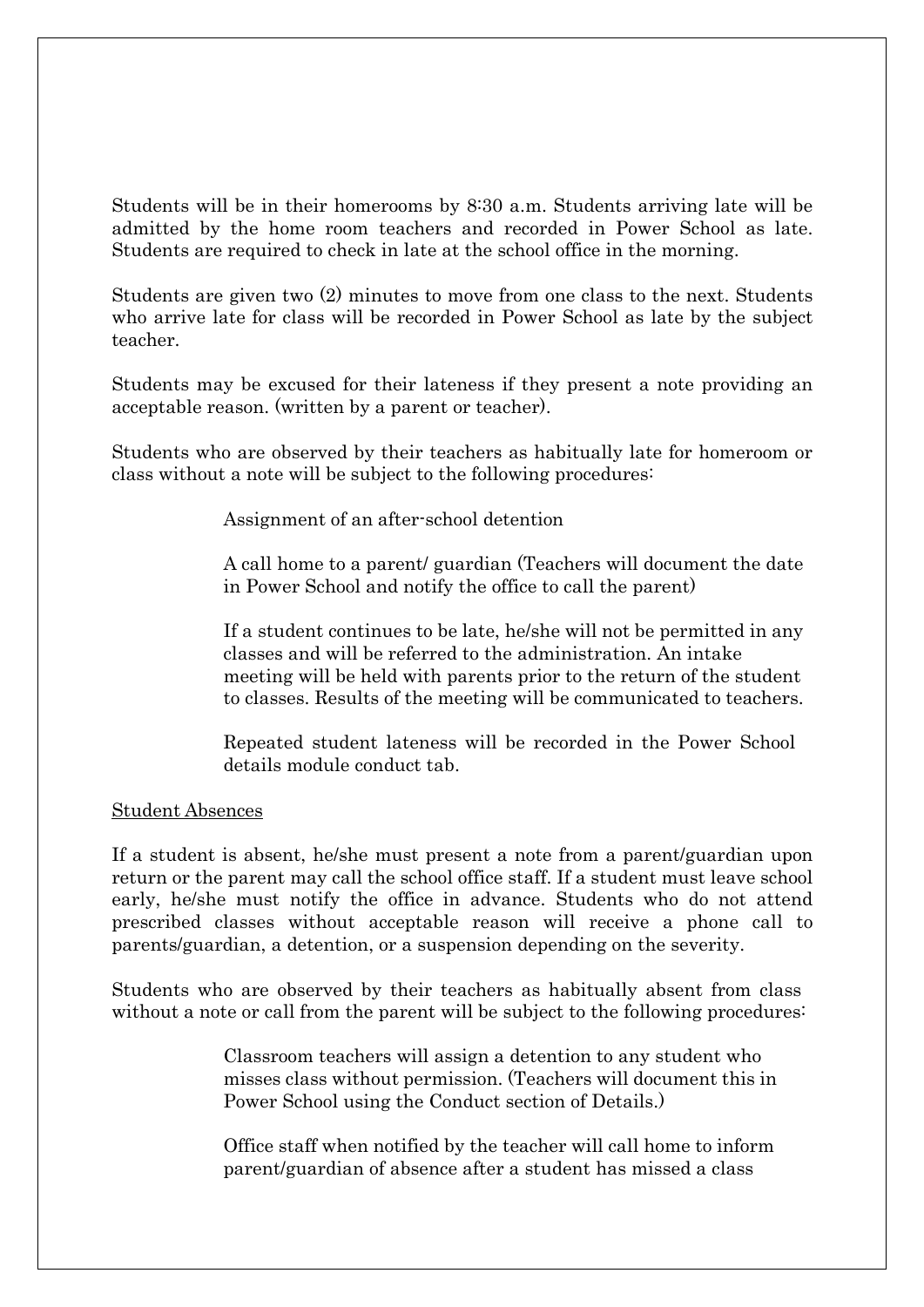without a note. (Teachers will document the date and phone call to the parent/guardian using the Conduct Section of Power School.)

If a student continues to miss class, he/she will not be permitted in any classes and will be referred to the administration. A meeting will be held with parents prior to the return of the student to classes.

#### Dress Code

Students must follow uniform guidelines as stated in the uniform outline. In addition to the basic uniform these guidelines include statements related to the use of hair color, earrings, bracelets and other accessories.

#### School Uniforms

Full uniforms are always required for CIS students. Physical Education uniforms are also required for the PE classes. The uniforms for male and female students are outlined below. Also, students are asked to note regulations regarding the use of accessories and hair color.

| Male:                      |                                     |
|----------------------------|-------------------------------------|
| Blazer                     | Navy Blue                           |
| Winter Slacks              | Gray                                |
| Summer Slacks              | Gray                                |
| Long Sleeve Shirt          | White                               |
| <b>Short Sleeve Shirt</b>  | White                               |
| Necktie                    | Dark Red                            |
| Sweater                    | Navy Blue                           |
| Socks                      | Navy Blue                           |
| Shoes-inside               | White "Ballet" or approved athletic |
| -outside                   | <b>Black leather</b>                |
| Female:                    |                                     |
| Blazer                     | Navy Blue                           |
| Winter Skirt               | Gray                                |
| Summer Skirt               | Gray                                |
| Long Sleeve Blouse         | White                               |
| <b>Short Sleeve Blouse</b> | White                               |
| Necktie                    | Dark Red                            |
| Sweater                    | Navy Blue                           |
| Socks                      | Navy Blue                           |
| Shoes-inside               | White "Ballet" or approved athletic |
| outside                    | <b>Black leather</b>                |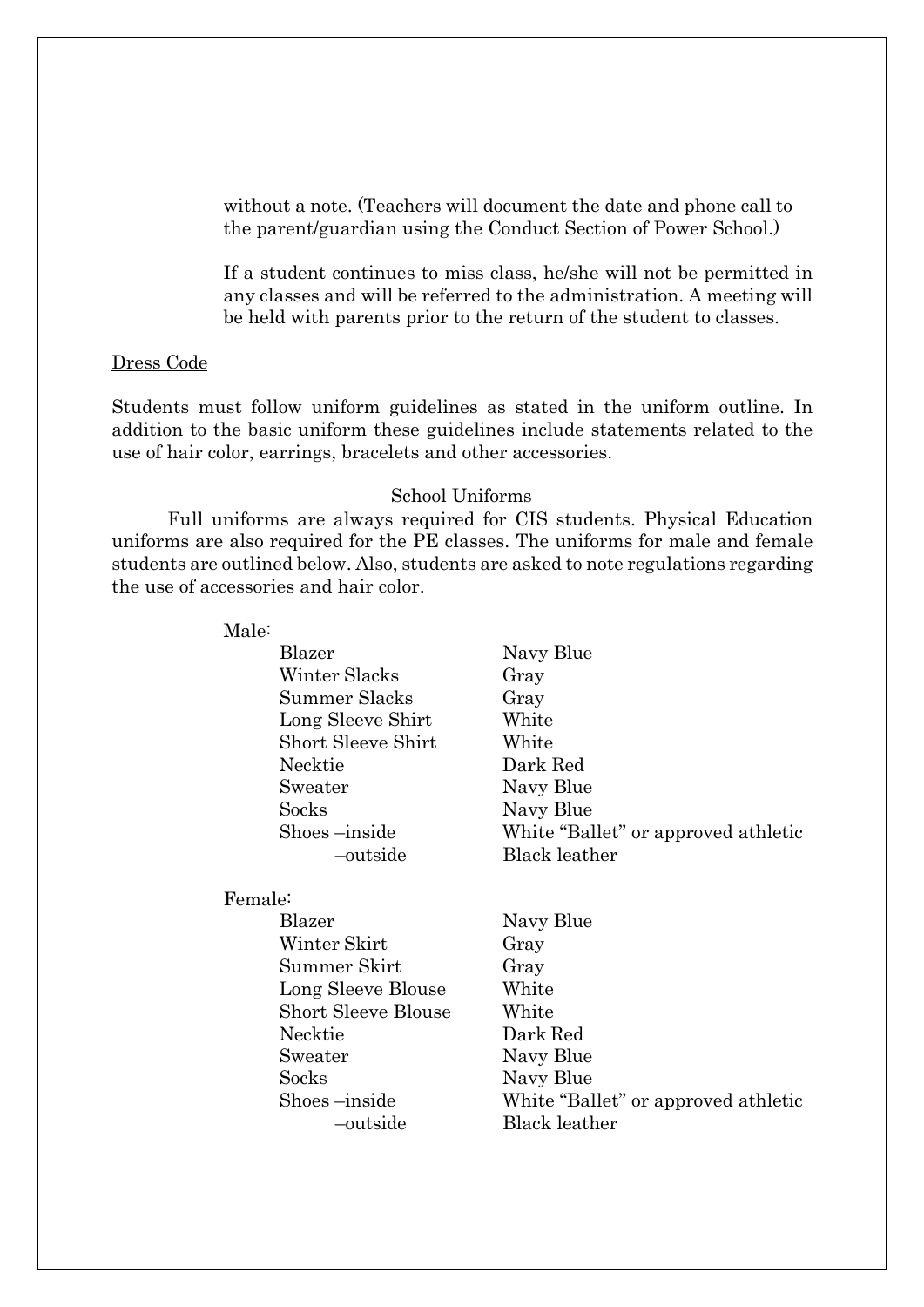Male & Female Physical Education Uniform; Training Shirt Training Pants CIS White Short Sleeve Shirt Short Pants

#### Other:

No hats, coats, jackets or scarves are to be worn in school during the day. Earrings – "stud" earrings only permitted. Hair color – natural colors only Hair styles – standard business cuts only for males and females.

#### Other student conduct guidelines

#### Hair Coloring / Dying

Students are strongly encouraged be well groomed. Boys should not wear their hair over their eyes and keep it trim. Girls should keep their hair tied in the back and keep their bangs clear of their eyes. Dyed hair especially unusual or unnatural colorings are not permitted.

#### Obscene Language

Any form of obscene language will not be tolerated on the school premises or areas within the immediate vicinity of the school and may result in a suspension.

#### Media Players

Students are not permitted to wear headsets or use media players during class. Failure to comply will result in confiscation of the player by the teacher. The player will then to be stored in the school office to be picked up by the parent/guardian.

#### Cell Phones

Students are not permitted to use cell phones during class. Failure to comply will result in confiscation of the cell phone by the teacher and returned to the parent.

#### Weapons & Other Hazardous Materials

Weapons or any other hazardous materials are not permitted on school property. Objects will be confiscated by school personnel, the police will be called, and the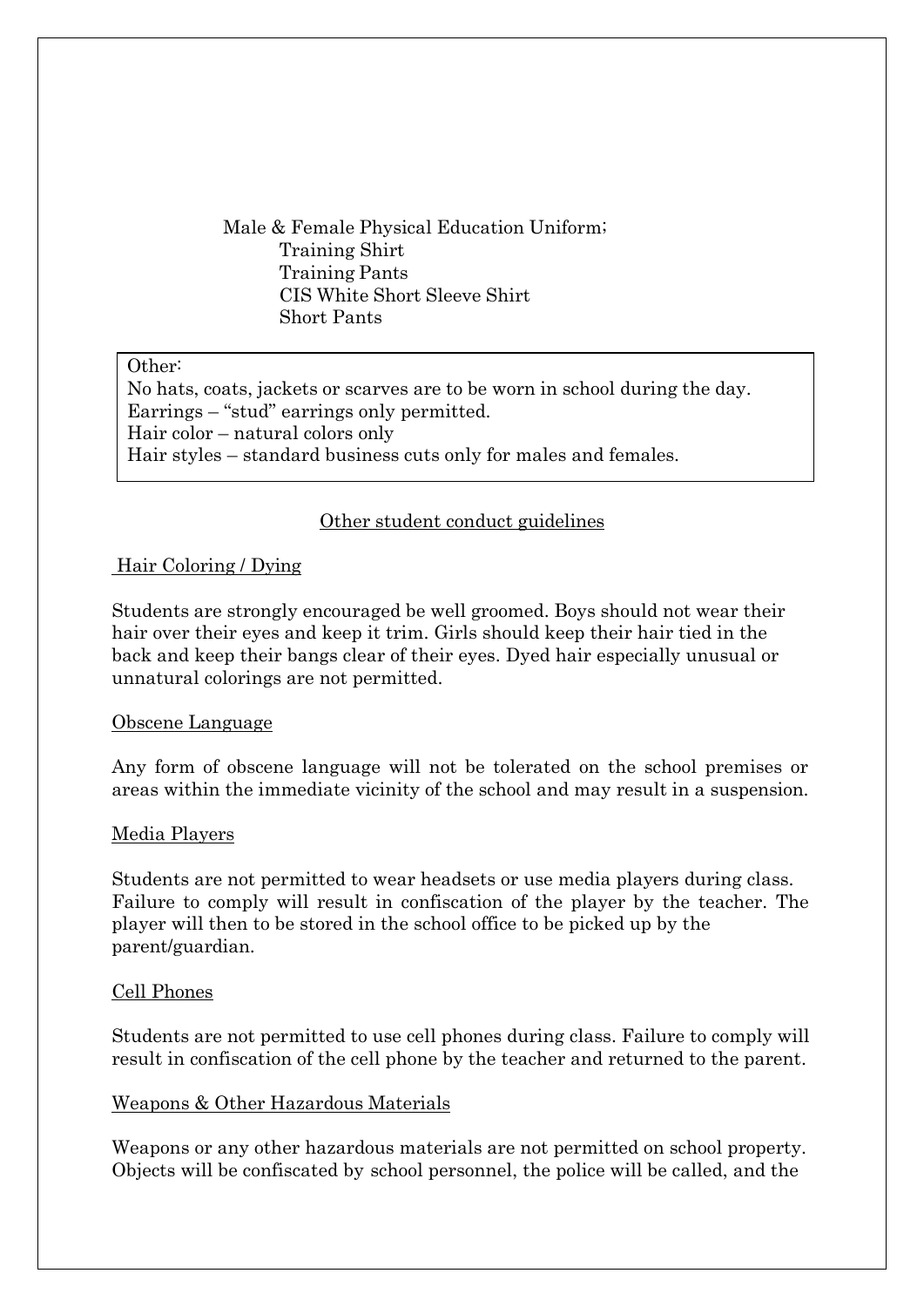student will receive a suspension. In this case expulsion is also possible.

#### Drugs & Alcohol

Students are not permitted to possess, use or be under the influence of drugs or alcohol while on school property or while in attendance at any school related function. Also, students are not permitted to discuss anywhere in the school with other students the unauthorized distribution or purchase of drugs or alcohol. This also includes the misuse of any substance (prescribed or non-prescribed). An offence of this nature will result in a suspension, contact with parents, and possible involvement of the CIS Board of Directors and the police.

#### Smoking

Students are not permitted to smoke inside the school nor any place in the vicinity of the school. Students are not permitted to smoke while wearing the CIS uniform at any time. A suspension will be assigned to students caught smoking in the school or anywhere in the vicinity of the school.

#### Gambling

Gambling is not permitted in the school or in the vicinity of CIS.

#### Violent Aggressive Behavior (Verbal/Physical)

Violent/aggressive behavior will not be tolerated at CIS. The following actions can be taken depending on the severity:

- A warning
- Phone call home
- Suspension
- Law enforcement officials shall be notified, and charges may result.
- Expulsion

#### Food outside the CIS cafeteria

Students are not permitted to eat food in classrooms unless permission is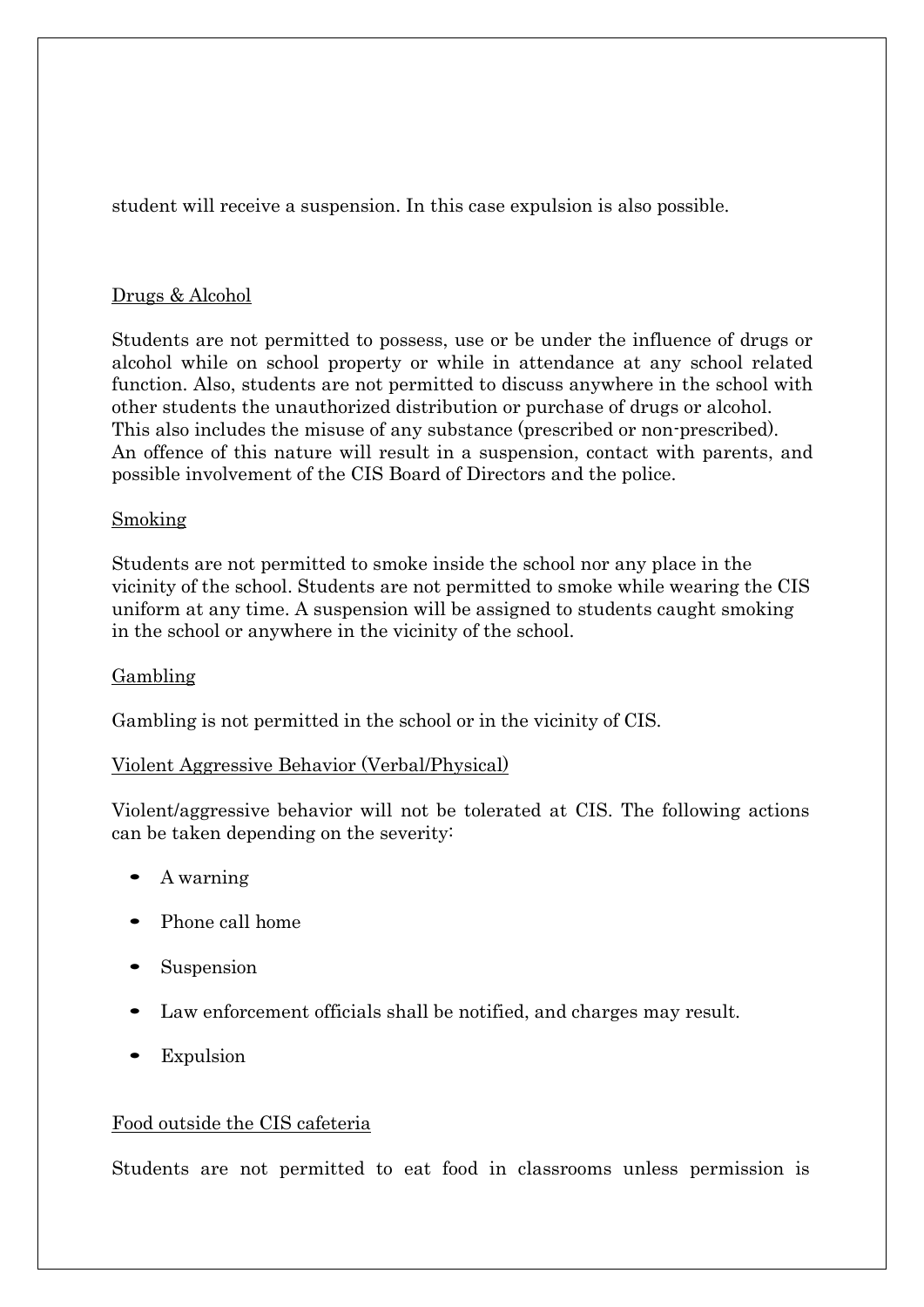granted by administration, or for medical reasons.

Food is to be eaten in the cafeteria. Students who have activities and/or meetings within the building at lunchtime must finish their lunches in the cafeteria before continuing to their activities. Students may eat lunch during a club or committee meeting with the permission of the teacher moderator.

#### Fire Equipment

Tampering with fire safety equipment is a criminal offence thus students caught tampering with fire/safety equipment will be subject to the following penalties:

- A minimum of three (3) to a maximum of five (5) day suspension.
- Law enforcement officials may be notified, and charges initiated as appropriate/

#### Bullying and Harassment

"Bullying/harassment is unsolicited, one-sided, and/or coercive behavior that is comprised of comments, gestures or physical contact that the individual knows, or ought to reasonably know, to be unwelcome, objectionable or offensive".

Examples of behavior that can constitute bullying or harassment include, but are not limited to:

- 1. Unwanted and unnecessary physical contact
- 2. Suggestive remarks or innuendoes
- 3. Inappropriate remarks, jokes, or other gestures causing embarrassment pr humiliation
- 4. Inappropriate or unwelcome focus/comments on another student's physical attributes, mannerisms, or characteristics
- 5. Leering or suggestive or insulting sounds
- 6. Unwanted questions or comments about one's private life
- 7. Display or distribution of offensive material such as pictures, cartoons and graffiti in schools

Resolution for many of these incidents may occur informally at a personal level.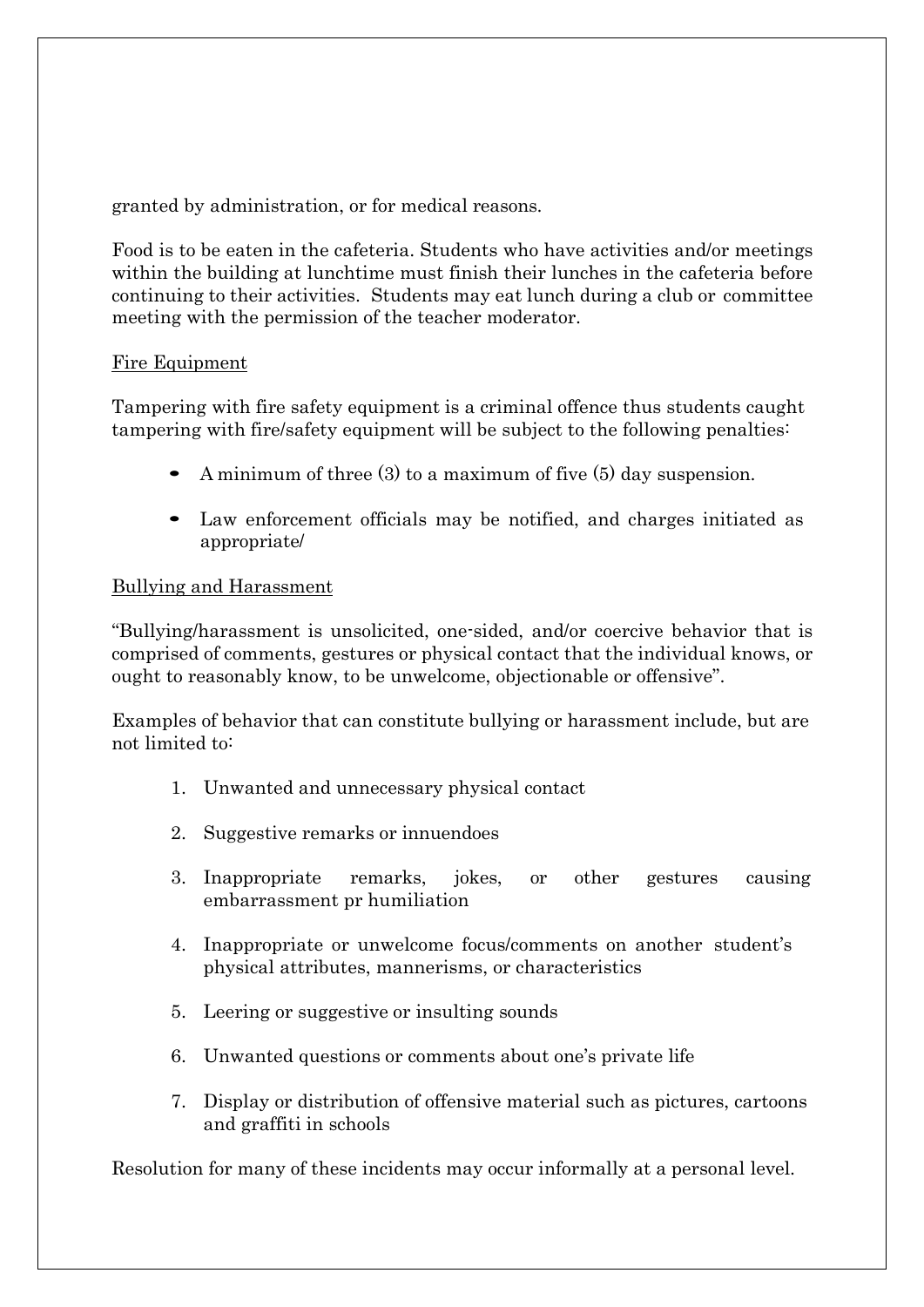Students are encouraged to be assertive and state their objections to people who tease, harass or discriminate against them. Sometimes, in cases involving a student, this may require the intervention of an adult, most likely a teacher.

If issues are not resolved at the informal level, or they persist, parties are required to report the problem to an administrator.

#### Parent/Teacher Interviews

CIS Parent Information Sessions will be scheduled at regular times during each school year from September to June as follows:

| Mid November   | Parent/Teacher Individual Student Conferences<br>and mid semester 1 Progress Reports             |
|----------------|--------------------------------------------------------------------------------------------------|
| Early February | Parent/Teacher Individual Student Conferences<br>and mid semester 2 Progress Reports             |
| End of June    | Year End Report Cards<br>Parent/Teacher Individual Conferences will be<br>scheduled as necessary |

#### CIS Student promotion

Year end grade level promotion guidelines have been established for all students.

- K- 5 Students are moved forward to the chronological age appropriate grade level. Recommendations at the end of the year may include tutoring summer school etc. during the summer for those who are not performing at grade level.
- 6-9 Students must pass (50 %+) Math and English and three other subjects one of which must be Science or Social Studies. Other Subjects include Japanese, Art/Music and P.E. Students who do not meet these requirements may have the option to attend summer school and/or write supplementary exams (Gr. 6-9) in August.
- 10-12 Students at this grade level are on a credit system where they must accumulate 20 academic credits towards graduation through their three high school years. Required courses must be completed with a minimum 50 % mark.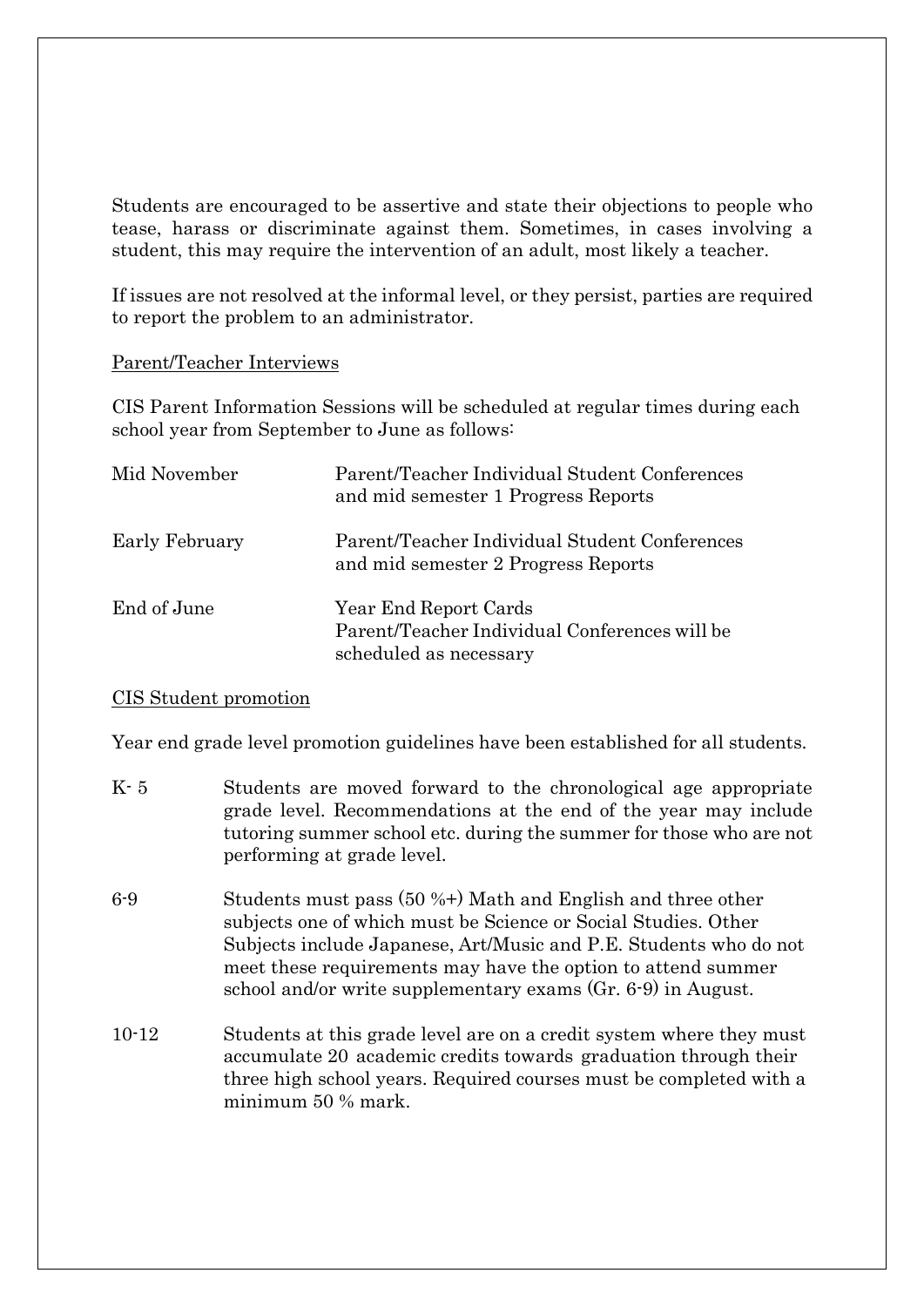#### CANADIAN (PEI) GRADUATION REQUIREMENTS

A student who is enrolled in the CIS PEI program must have completed the course credit requirements to be granted a Senior High Graduation Diploma. The student must have successfully completed twenty (20) course credits as indicated below:

(a) at least five (5) course credits from courses designated in the Senior High Program of Studies and List of Authorized Materials as Grade 12 courses (600 or 800 level courses)

(b) at least twelve (12) course credits from the compulsory course credits

The compulsory course credit requirements include:

(a) 3 English credits, one of which must be ENG 600 level;

(b) 2 mathematics credits;

(c) 2 science credits;

(d) 2 social studies credits, one of which must include Canadian content as listed in the PEI Senior High School Program of Studies

(e) 1 physical education credit, which must be PED401A;

(f) 1 career education and personal development credit, one of which must be CEO

(g) 1 credit from a course identified as a creativity or innovation course in the PEI Senior High Program of Studies

The minimum number of credits required for senior high school graduation including the above courses and PEI electives is 20. CIS offers students the opportunity to complete 8 credits/year, thus providing the possibility of 24 credits.